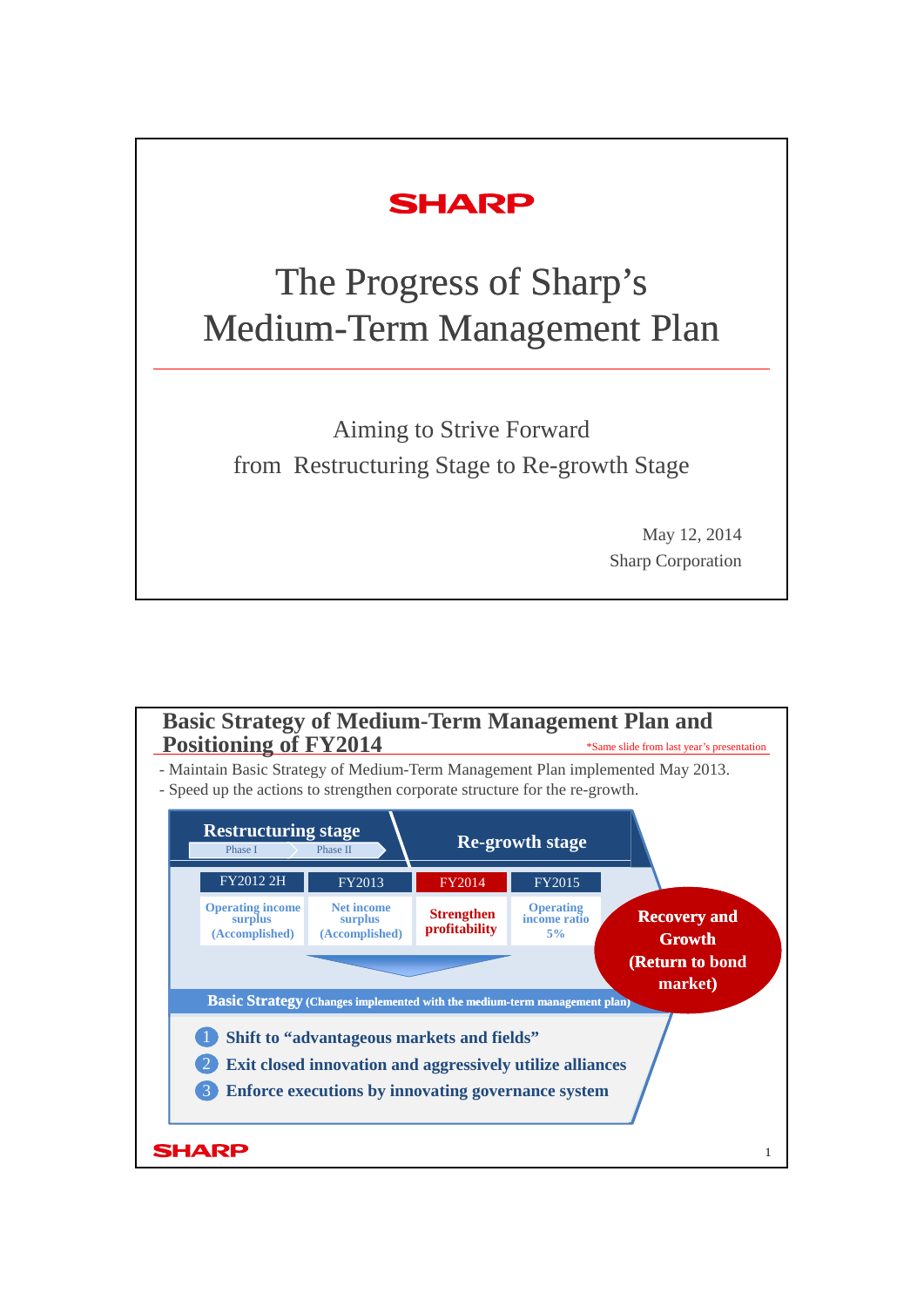

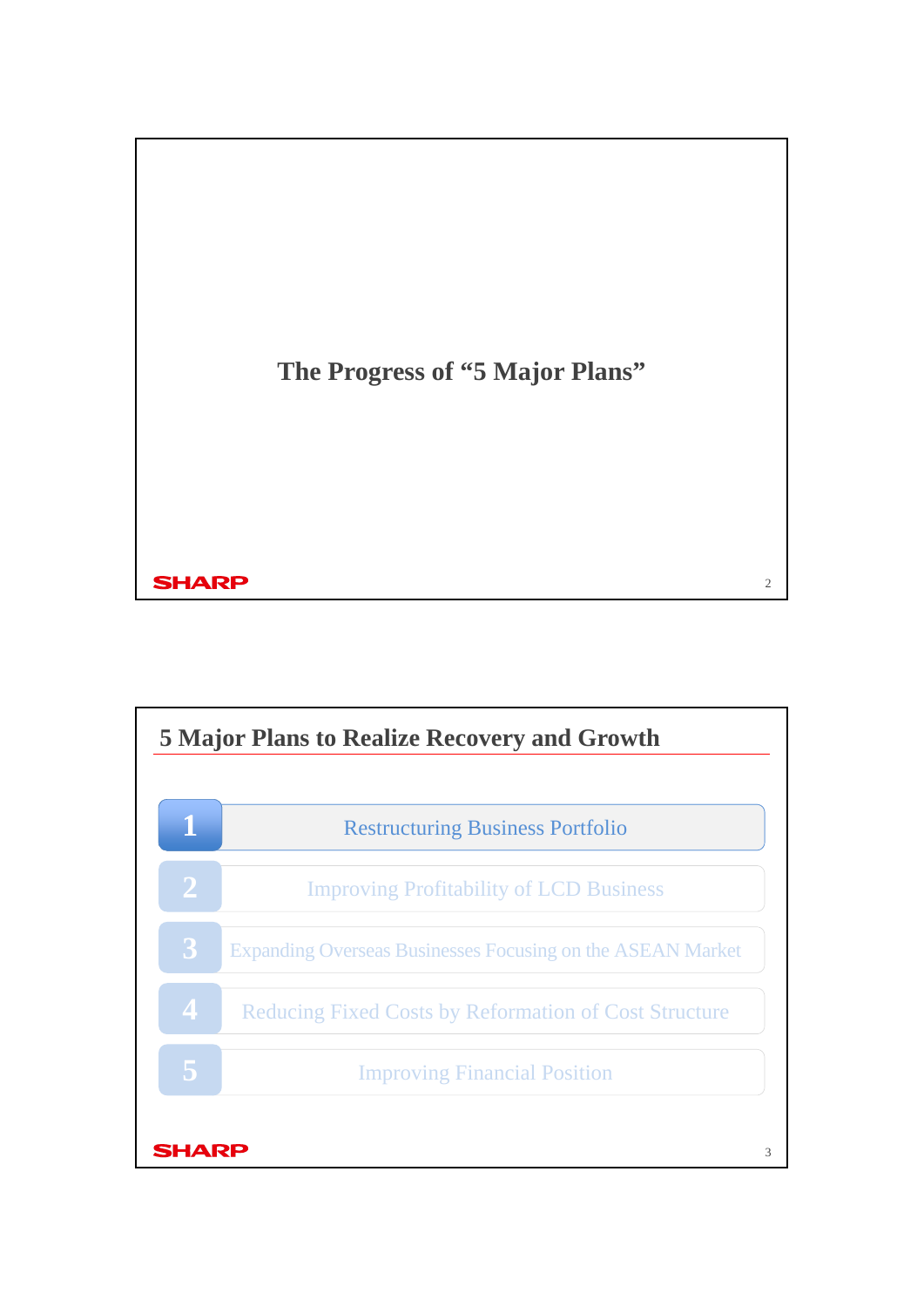|         | <b>Business</b>                          | <b>Basic Policy</b>                                                   | <b>Details</b>                                                                                                                     |  |
|---------|------------------------------------------|-----------------------------------------------------------------------|------------------------------------------------------------------------------------------------------------------------------------|--|
|         | Digital Information<br>Equipment         | Focusing on profitable<br>businesses and areas                        | - Focus on large-size LCD TVs<br>- Improve profitability of TV business in Europe and<br>blu-ray business                          |  |
| Product | Communication<br><b>Systems</b>          | Focusing on the domestic<br>market                                    | - Maintain and enforce the No.1 domestic maker position<br>by strengthening products                                               |  |
|         | Health $&$<br>Environmental<br>Equipment | <b>Concentrating resources</b><br>overseas                            | - Business expansion by shifting emphasis to ASEAN<br>by forming the most powerful supply chain in the area                        |  |
|         | Solar Cells                              | <b>Implementing restructured</b><br>and innovating business<br>models | - Shrink businesses in Europe and U.S. and focus on the<br>domestic market<br>- Shift to a energy solution business system         |  |
|         | <b>Business Solutions</b>                | Sustainable growth as a<br>cash cow business                          | - Develop office solutions of MFP / display collaboration<br>including consideration of forming alliances                          |  |
| Device  | <b>Display Devices</b><br>(LCDs)         | Shift to a growing force<br>driver                                    | - Stabilize profitability by enforcing relationships with<br>major clients<br>- Expand added value zones with higher profitability |  |
|         | <b>Electronic Devices</b>                | Concentrating on No.1<br>categories                                   | - Thorough concentration on camera module and sensor fields<br>- Expand added values by built-in / systemization                   |  |

|         | <b>Business</b>                            |                     | <b>Achievement / Challenges</b>                                                                                                                                                                                                                                                            |                                                                                             | <b>Future Directions</b>                                                                                                                                                                                                                            |
|---------|--------------------------------------------|---------------------|--------------------------------------------------------------------------------------------------------------------------------------------------------------------------------------------------------------------------------------------------------------------------------------------|---------------------------------------------------------------------------------------------|-----------------------------------------------------------------------------------------------------------------------------------------------------------------------------------------------------------------------------------------------------|
|         | Digital<br><b>Information</b><br>Equipment | <b>Achievements</b> | • Improvement of profit in LCD TV business<br>• Improvement of profit in blu-ray business<br>by further restructuring                                                                                                                                                                      | [Basic Strategy]<br>Focus on the higher profit-margin business / region<br><b>[Actions]</b> |                                                                                                                                                                                                                                                     |
|         |                                            | Challenge:          | • Difficulty in expanding large-size models<br>• Reduction of profitability in Europe's LCD<br><b>TV</b> business                                                                                                                                                                          |                                                                                             | •LCD TV strategy to expand large-size/high<br>resolution models<br>• Further restructuring of TV business in Europe                                                                                                                                 |
| Product | Communication<br><b>Systems</b>            | <b>Achievements</b> | • Maintained No.1 position among Japanese<br>manufacturers in Japan market with the<br>launch of smartphone "EDGEST" using<br>narrow-edge design display in Japan and<br>improved cost competitive strength by<br>applying common-specification and<br>reviewing the operation management. |                                                                                             | [Basic Strategy]<br>Strengthening the collaboration with mobile phone<br>operators and cultivation of the new businesses<br><b>[Actions]</b><br>• Offer a differentiated smartphone product by<br>strengthening the collaboration with mobile phone |
|         |                                            | <b>Challenge</b>    | • Market changes commoditized smartphone<br>market in Japan.                                                                                                                                                                                                                               |                                                                                             | operators<br>• Promote new business using Sharp's<br>telecommunication technology                                                                                                                                                                   |
|         | Health $\&$<br>Environmental<br>Equipment  | <b>Achievements</b> | • Advanced the operation schedule of<br>Indonesia new plant.<br><b>Expansion of air purifier business in China</b><br>• Adapt to the demand increase before the<br>raise of consumption tax in Japan                                                                                       |                                                                                             | [Basic Strategy]<br>Invest business resources strategically for the<br>overseas business<br><b>Actions</b>                                                                                                                                          |
|         |                                            | <b>Challenge:</b>   | • Slowdown of the business in ASEAN region<br>• Slow demand in Japan after the raise of<br>consumption tax                                                                                                                                                                                 |                                                                                             | • Adapt to the ASEAN region potential growth with<br>all-company based support, led by the newly set<br>Asia-Pacific Group.<br>• Innovate the market with new category products                                                                     |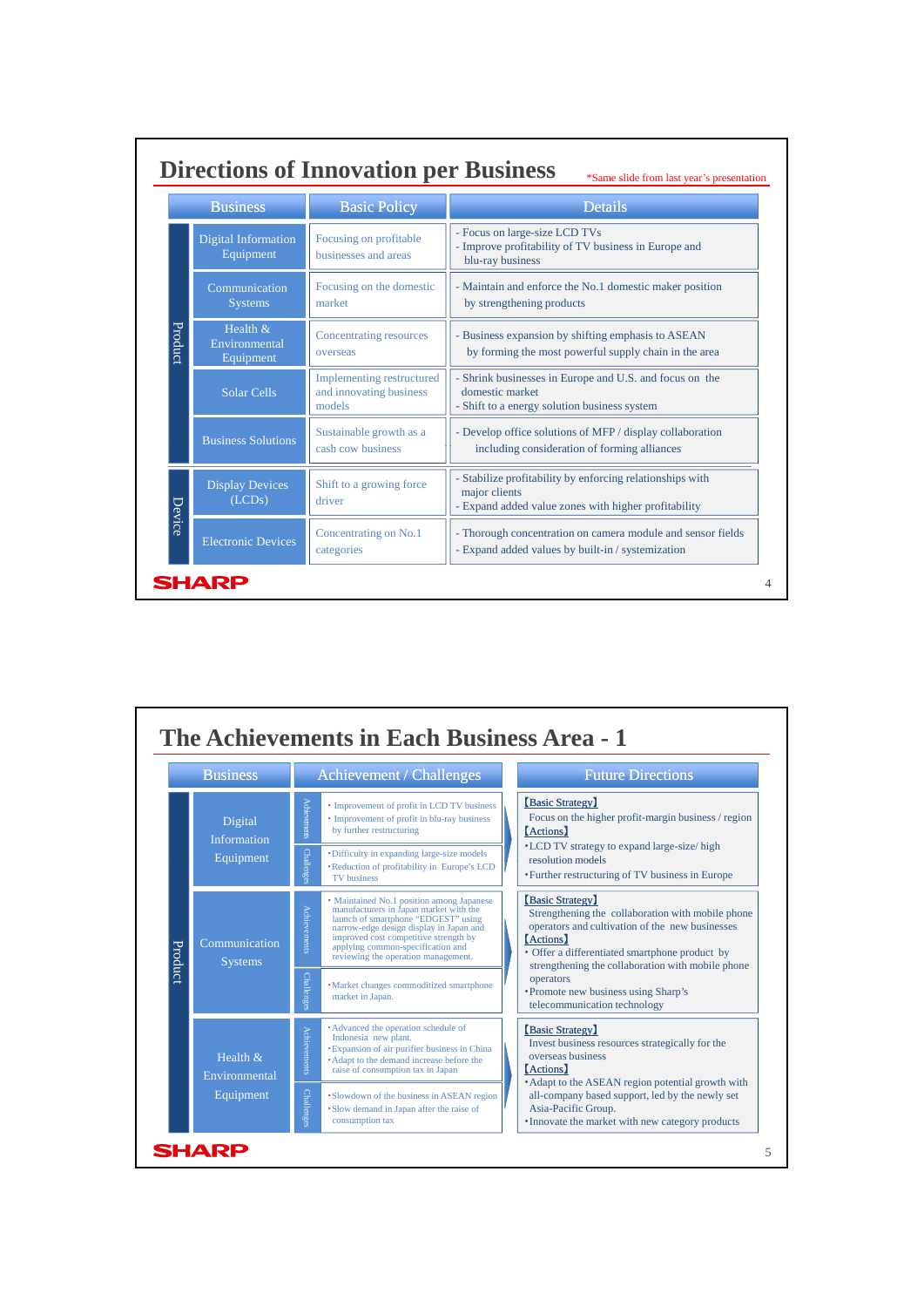

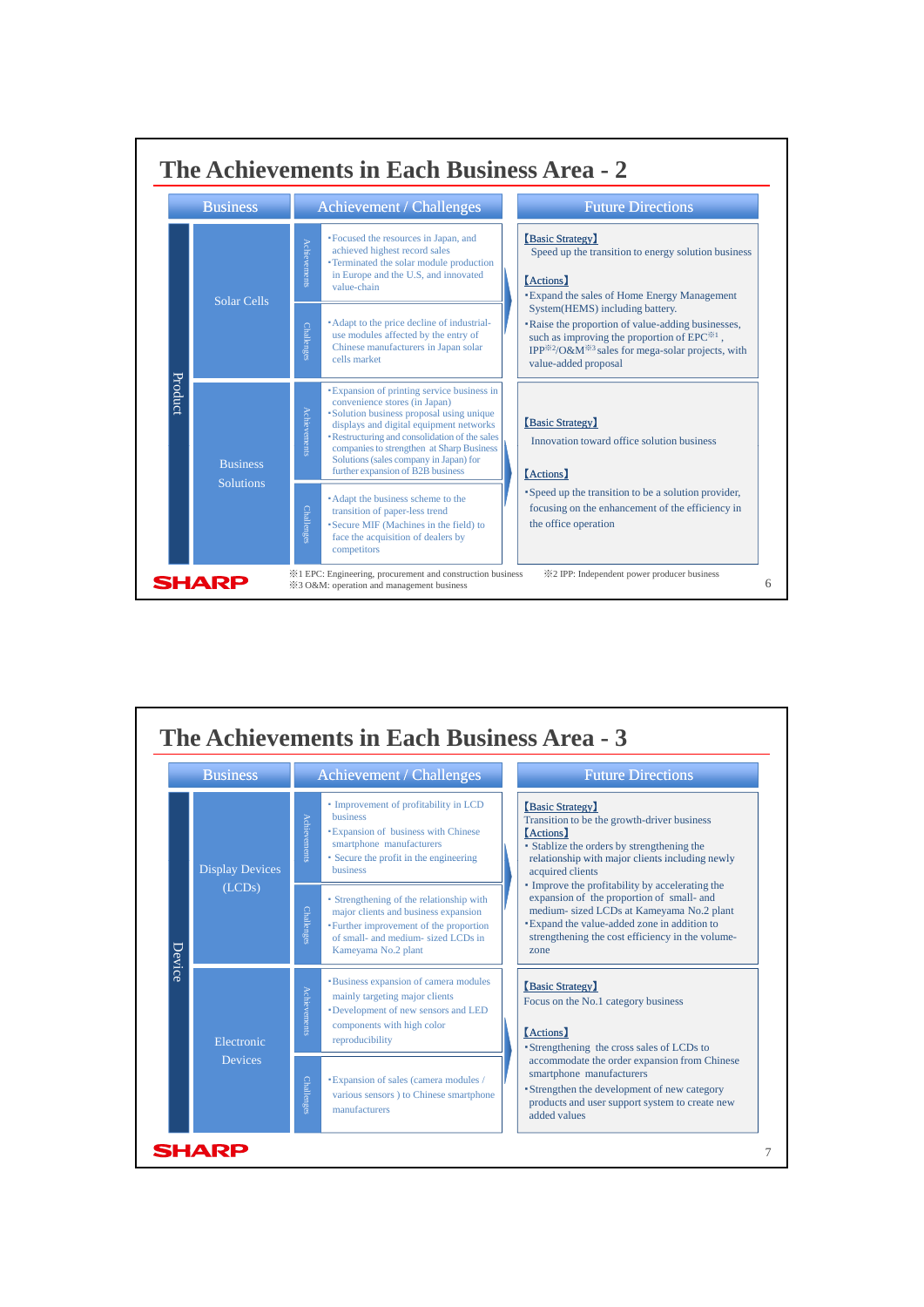| (Italic: revised part from last year)<br><b>Directions of Innovation per Business</b><br>*Revised slide from last year's presentation |                                           |                                                                                        |                                                                                                                                                                                                                  |  |
|---------------------------------------------------------------------------------------------------------------------------------------|-------------------------------------------|----------------------------------------------------------------------------------------|------------------------------------------------------------------------------------------------------------------------------------------------------------------------------------------------------------------|--|
|                                                                                                                                       | <b>Business</b>                           | <b>Basic Policy</b>                                                                    | <b>Details</b>                                                                                                                                                                                                   |  |
|                                                                                                                                       | <b>Digital Information</b><br>Equipment   | Focusing on profitable<br>businesses and areas                                         | <i>•Promote LCD TV strategy to expand large-size / high</i><br>resolution models<br>• Improvement of profitability in Europe TVs business                                                                        |  |
|                                                                                                                                       | Communication<br><b>Systems</b>           | Strengthen the collaboration<br>with mobile phone operators<br>and create new business | •Offer a differentiated smartphone products by strengthening the<br>collaboration with mobile phone operators<br>*Promote new business using Sharp's telecommunication technology                                |  |
| Product                                                                                                                               | Health $\&$<br>Environmental<br>Equipment | Concentrating resources<br>overseas                                                    | *Adapt to the ASEAN region potential growth with all-company<br>based support, led by the newly set Asia-Pacific Group.                                                                                          |  |
|                                                                                                                                       | <b>Solar Cells</b>                        | Accelerate the transition<br>to energy solution<br><i>business</i>                     | <i>*Expand the sales of HEMS including battery.</i><br><i>Improve the proportion of EPC, IPP, O&amp;M sales for mega-solar</i><br>projects                                                                       |  |
|                                                                                                                                       | <b>Business Solutions</b>                 | Innovation of office<br>solution business                                              | <i>Innovate the business scheme focusing on the efficiency of office</i><br>operation with the possibility of collaboration with IT companies                                                                    |  |
|                                                                                                                                       | <b>Display Devices</b><br>(LCDs)          | Shift to a growing force<br>driver                                                     | • Strengthen the relationship with major clients including newly acquired<br>clients<br><i>•Improve the profitability by expanding the proportion of small- and</i><br>medium- sized LCDs at Kameyama No.2 plant |  |
| Device                                                                                                                                | <b>Electronic Devices</b>                 | Concentrating on No.1<br>categories                                                    | *Strengthen the cross sales of LCDs to accommodate the order<br>expansion from Chinese smartphone manufacturers<br>*Strengthen the development of new category products and user support<br>system               |  |

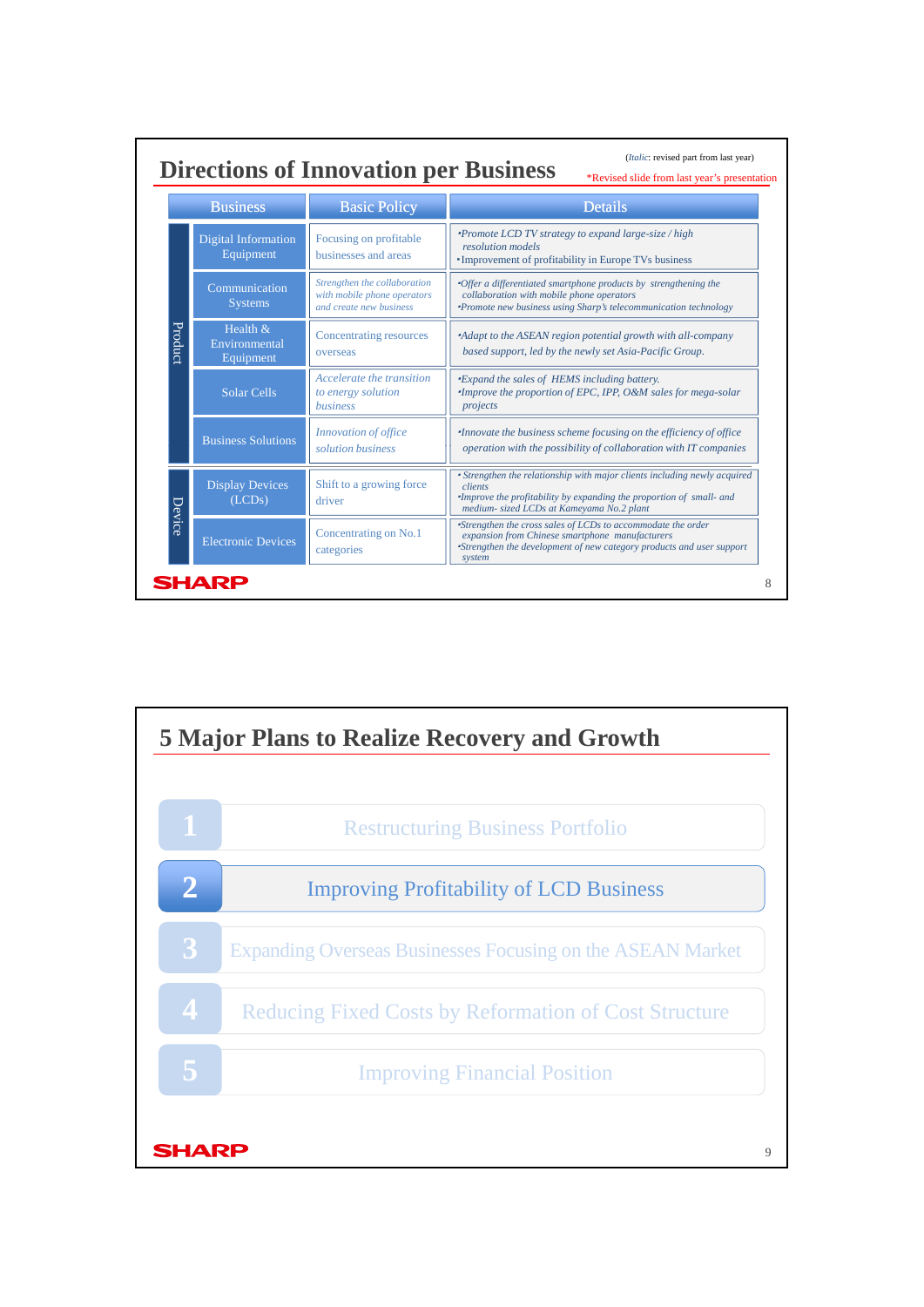#### **Improving Profitability of LCD Business (FY2013~2014)**

Strengthen the profitability by improvement of the initial cost and further enhancement of small-to medium-size LCDs in the production line of Kameyama No.2 Plant



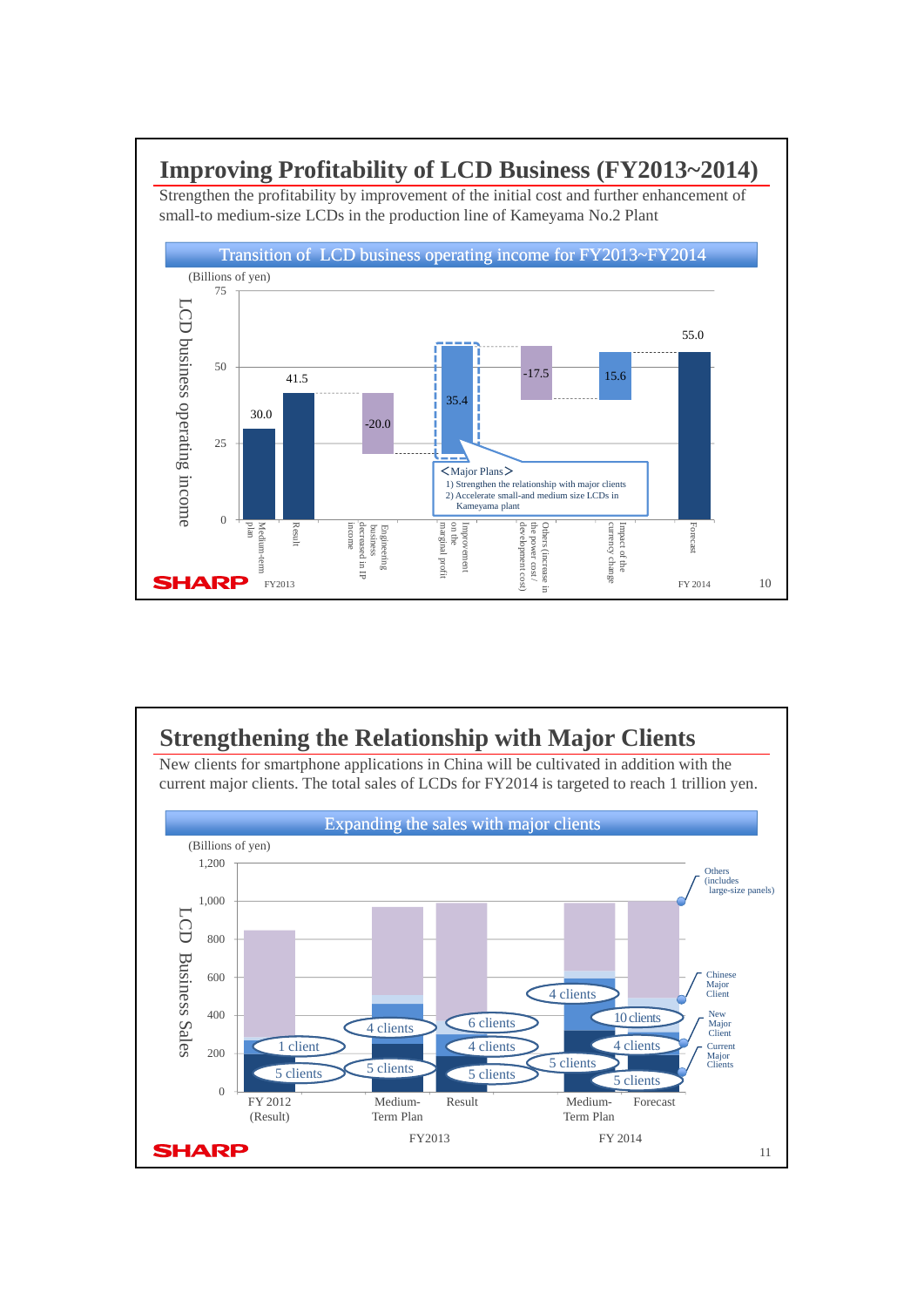

Proportion of high-resolution-zone panels with higher profitability will become the majority of orders in FY2014



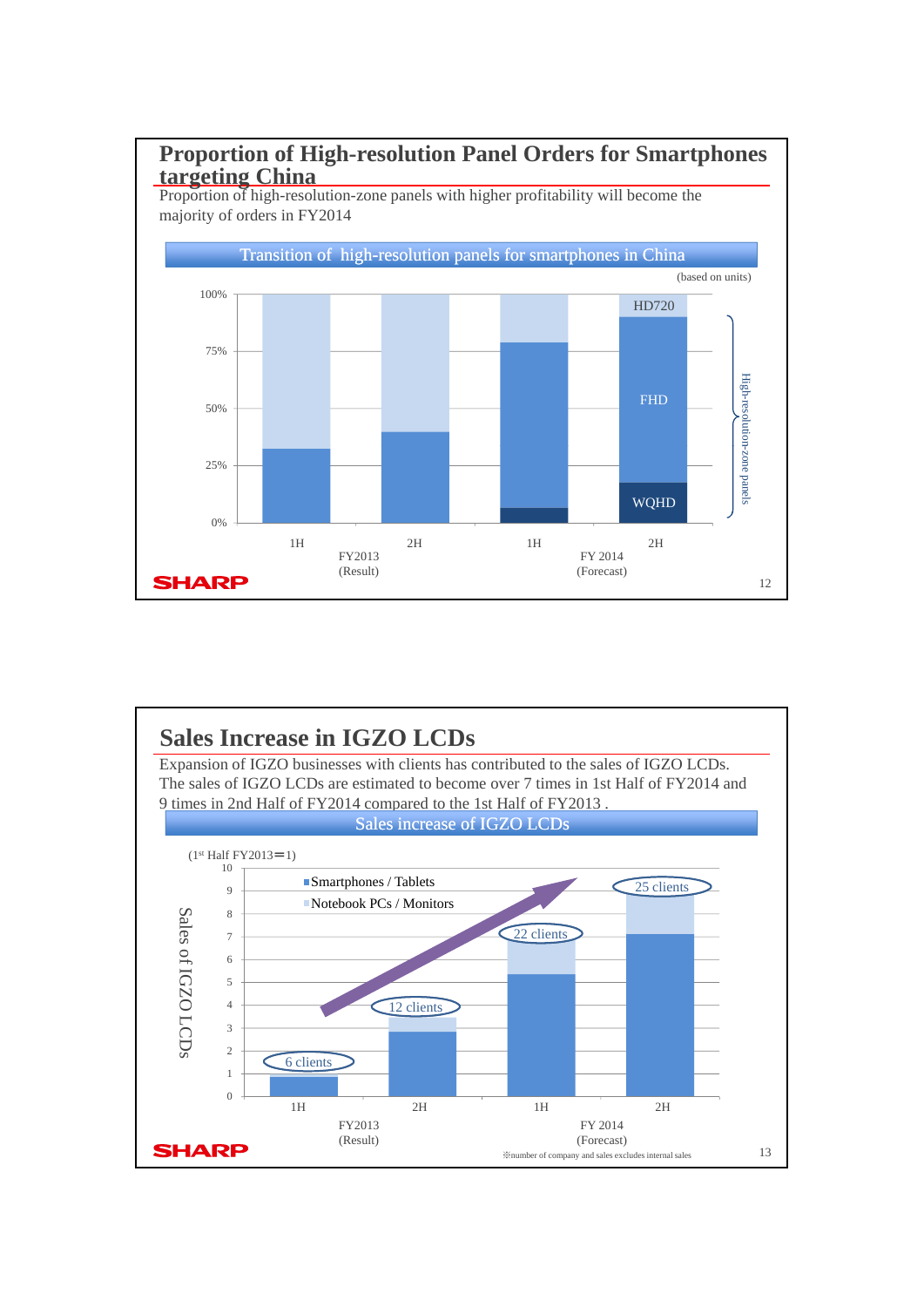

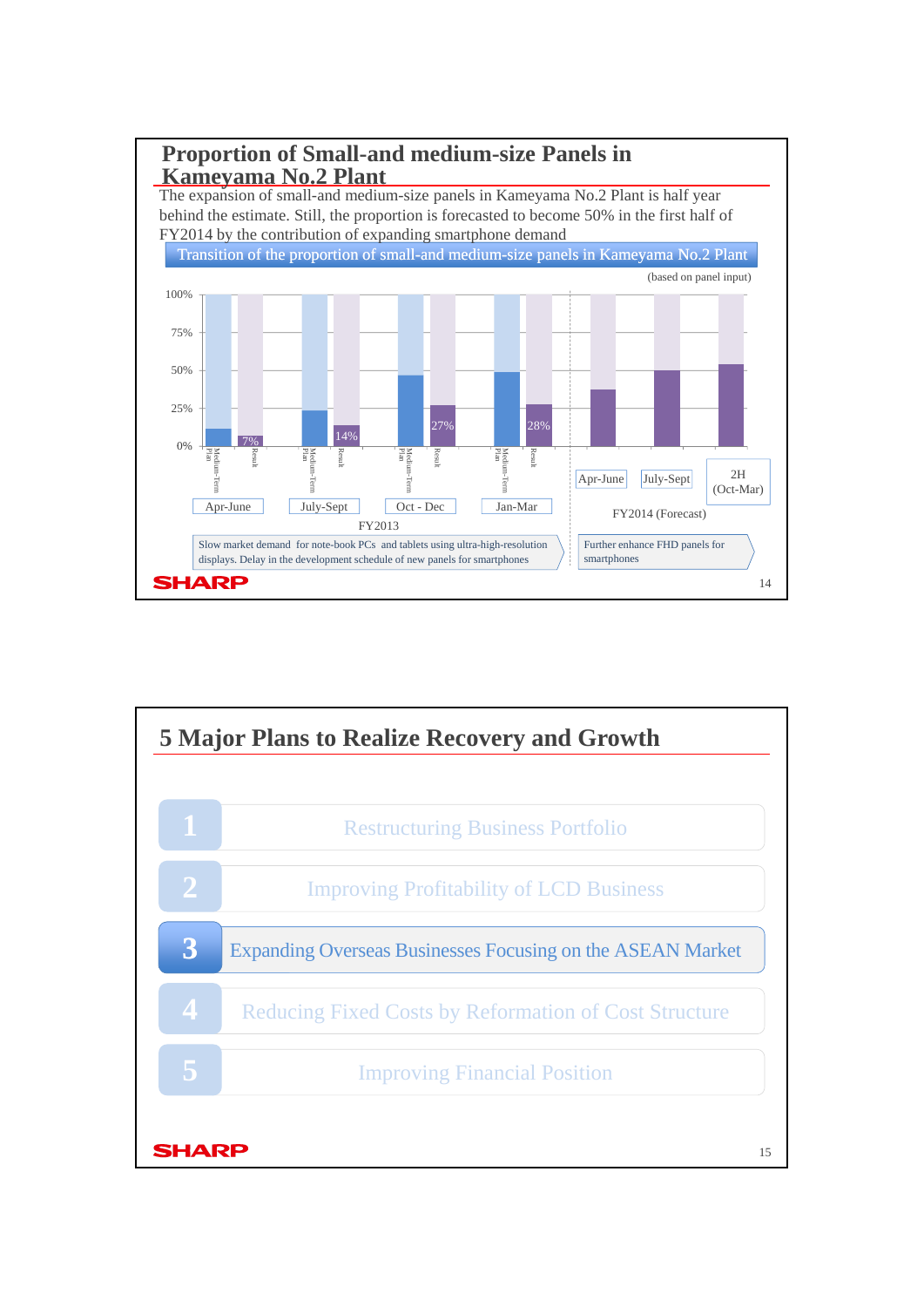

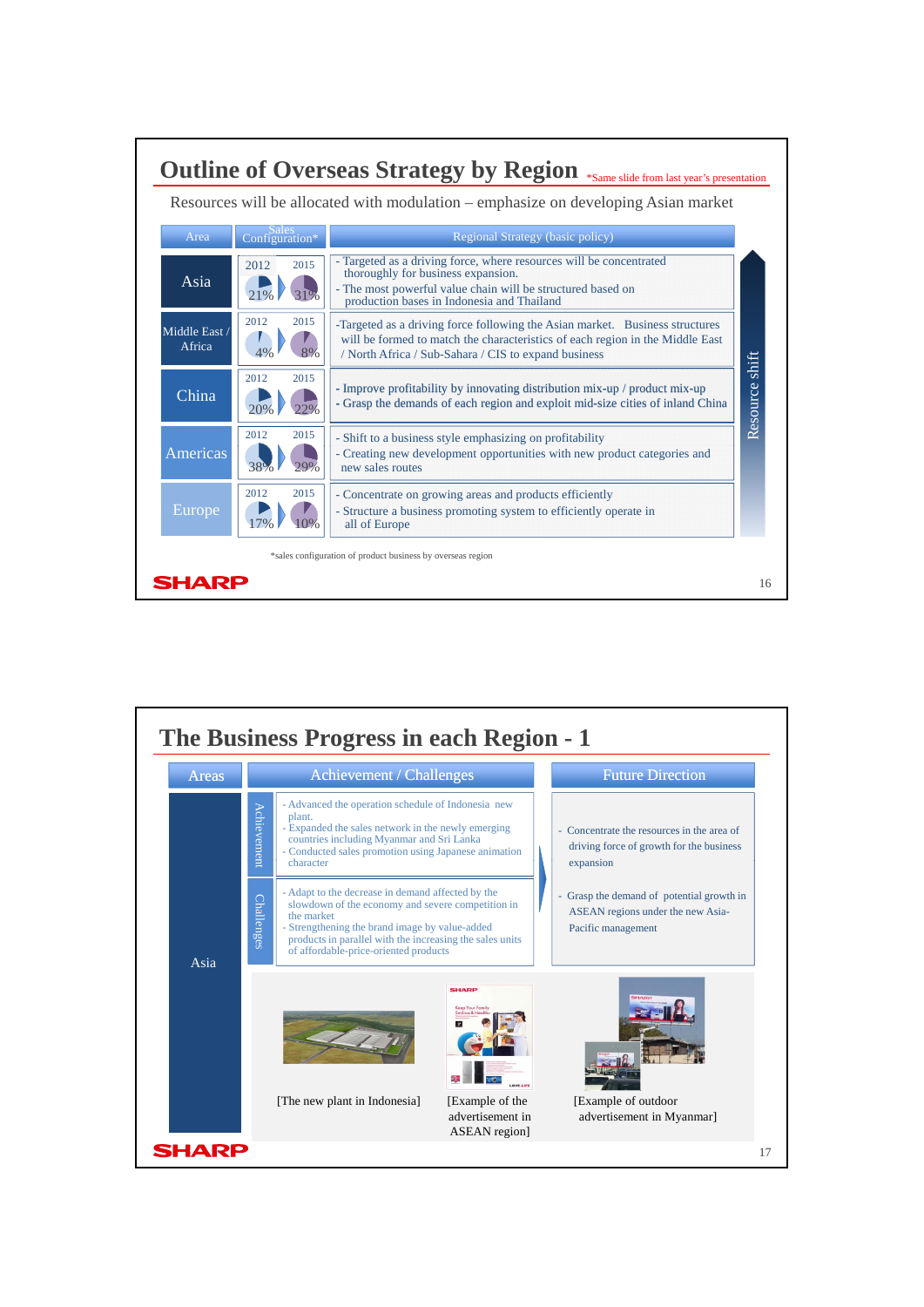

|                              | developing Asian market                   | Resources will be allocated with modulation – with continued emphasize on                                                                                                                                                                                                                 |  |  |
|------------------------------|-------------------------------------------|-------------------------------------------------------------------------------------------------------------------------------------------------------------------------------------------------------------------------------------------------------------------------------------------|--|--|
| Area<br>Sales Configuration* |                                           | Regional Strategy (basic policy)                                                                                                                                                                                                                                                          |  |  |
| Asia                         | 2012<br>2015<br>2013<br>21%<br>21%<br>31% | - Targeted as a driving force, where resources will be concentrated<br>thoroughly for business expansion.<br>- Grasp the demand of potential growth in ASEAN regions under the new<br>Asia-Pacific management.                                                                            |  |  |
| Middle<br>East /<br>Africa   | 2012<br>2015<br>2013<br>5%<br>8%<br>4%    | - Establish business structures and expand business in the Middle-east and<br>Africa region <i>especially sub-Sahara region</i> targeting this area as a driving<br>force following the Asian market                                                                                      |  |  |
| China                        | 2013<br>2015<br>2012<br>29%<br>22%<br>20% | - Improve profitability by innovating distribution mix-up / product mix-up<br>- Grasp the demands of each region and exploit mid-size cities of inland China<br>- Develop the brand image of white goods emphasizing on "Sharp as the<br>manufacturer of health and environment products" |  |  |
| Americas                     | 2012<br>2013<br>2015<br>29%<br>29%<br>38% | - Strengthen the IT service business being a high profitability business model<br>- Creating new development opportunities with new product categories and<br>new sales routes                                                                                                            |  |  |
| <b>Europe</b>                | 2012<br>2015<br>2013<br>16%<br>10%<br>17% | - Shift to the solution business area (document/energy, etc.)<br>- Develop an efficient business promotion structure envisioning pan-European<br>operation                                                                                                                                |  |  |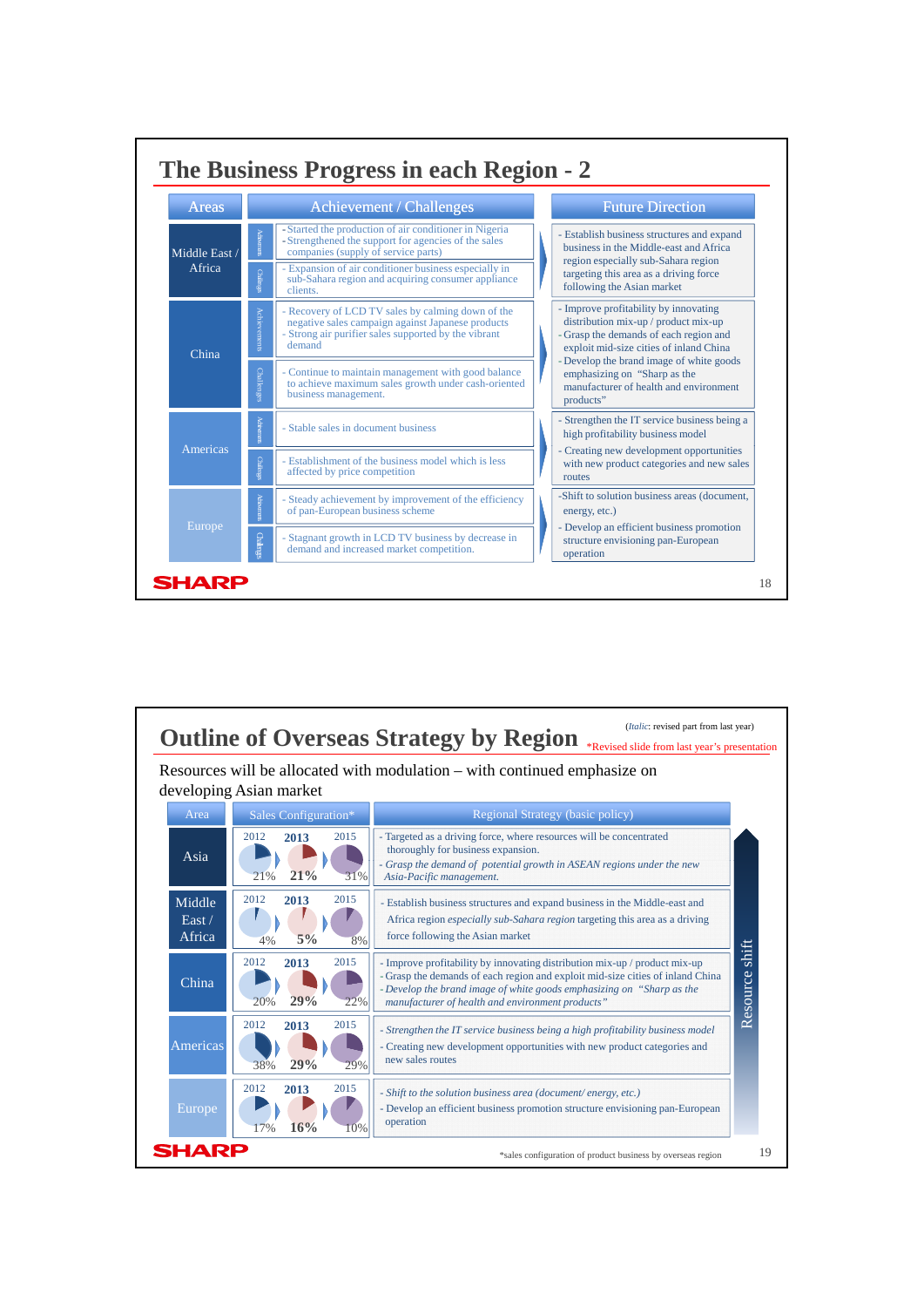

| <b>Measures</b>                                                           | Details                                                                                                                                                                                                                                                                                                                                                                                 |  |
|---------------------------------------------------------------------------|-----------------------------------------------------------------------------------------------------------------------------------------------------------------------------------------------------------------------------------------------------------------------------------------------------------------------------------------------------------------------------------------|--|
| <b>Streamlined</b><br>headquarter<br>(small and<br>strong<br>headquarter) | <b>Propel outsourcing</b><br>Development, management and support of IT system. Outsourcing of<br>standard operations<br>Redefine the responsibilities of corporate and business groups / Redefine<br>the function of regional marketing management                                                                                                                                      |  |
| <b>Reduction of</b><br>labor cost                                         | Natural decrease in personnel<br>Control new employment<br>■ Cost reduction including overtime work fees                                                                                                                                                                                                                                                                                |  |
| Domestic /<br>overseas bases<br>restructure                               | Concentrate shipment locations: 3 locations in Tokyo area and 3<br>locations in Kinki area to one location each.<br>Review of the solar module production business in Europe and the U.S.<br>Strengthen the management of overseas sites under the executive vice<br>president. Middle-east and Africa regions will be managed under the<br>Asia – Pacific Representative's management. |  |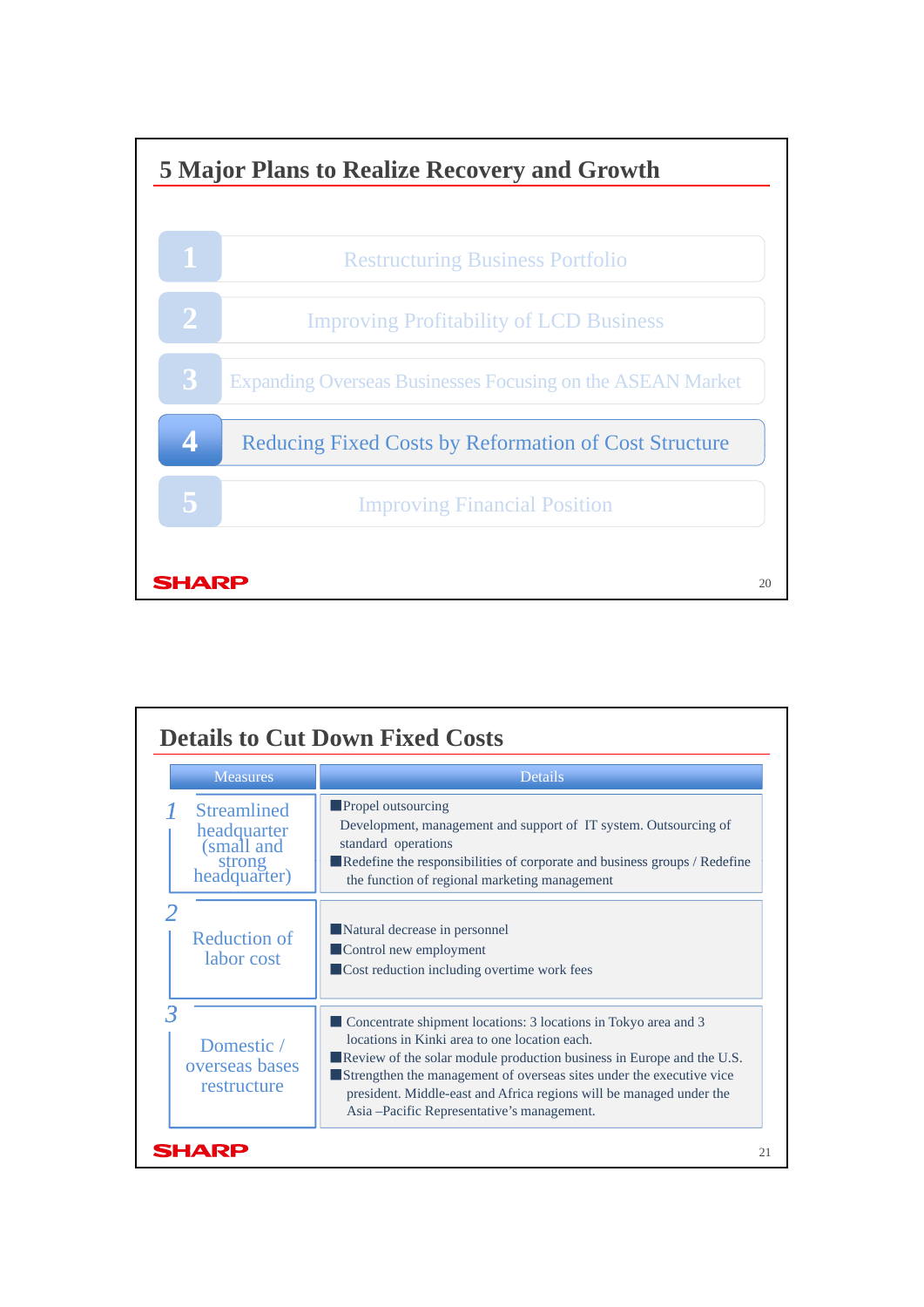

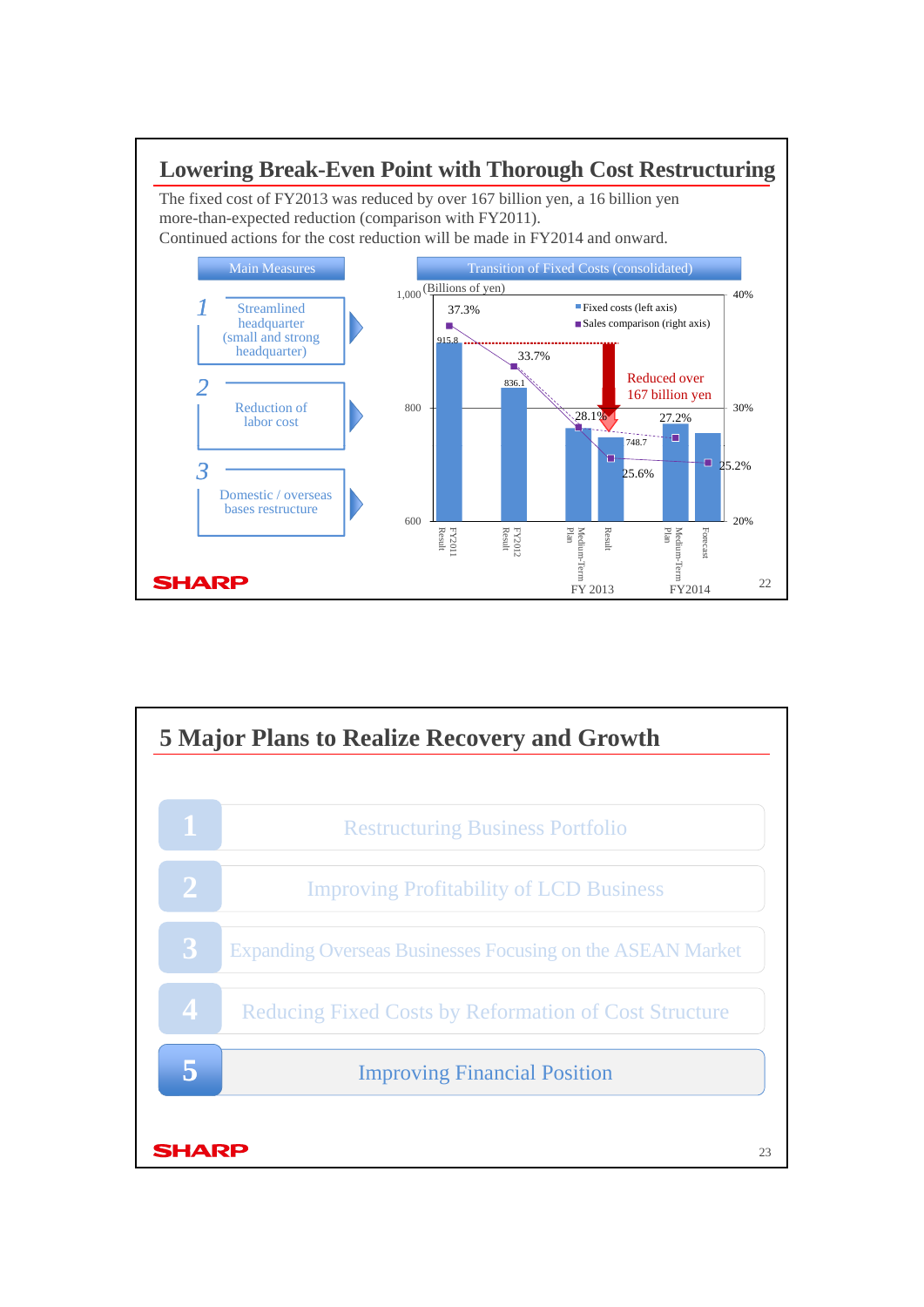#### **Cutting Down on Inventory**

Improvement on the reduction of inventory above the standard set in the Medium-Term Plan was achieved. Continue to improve the efficiency of the finance by optimizing the level of inventory will be made.



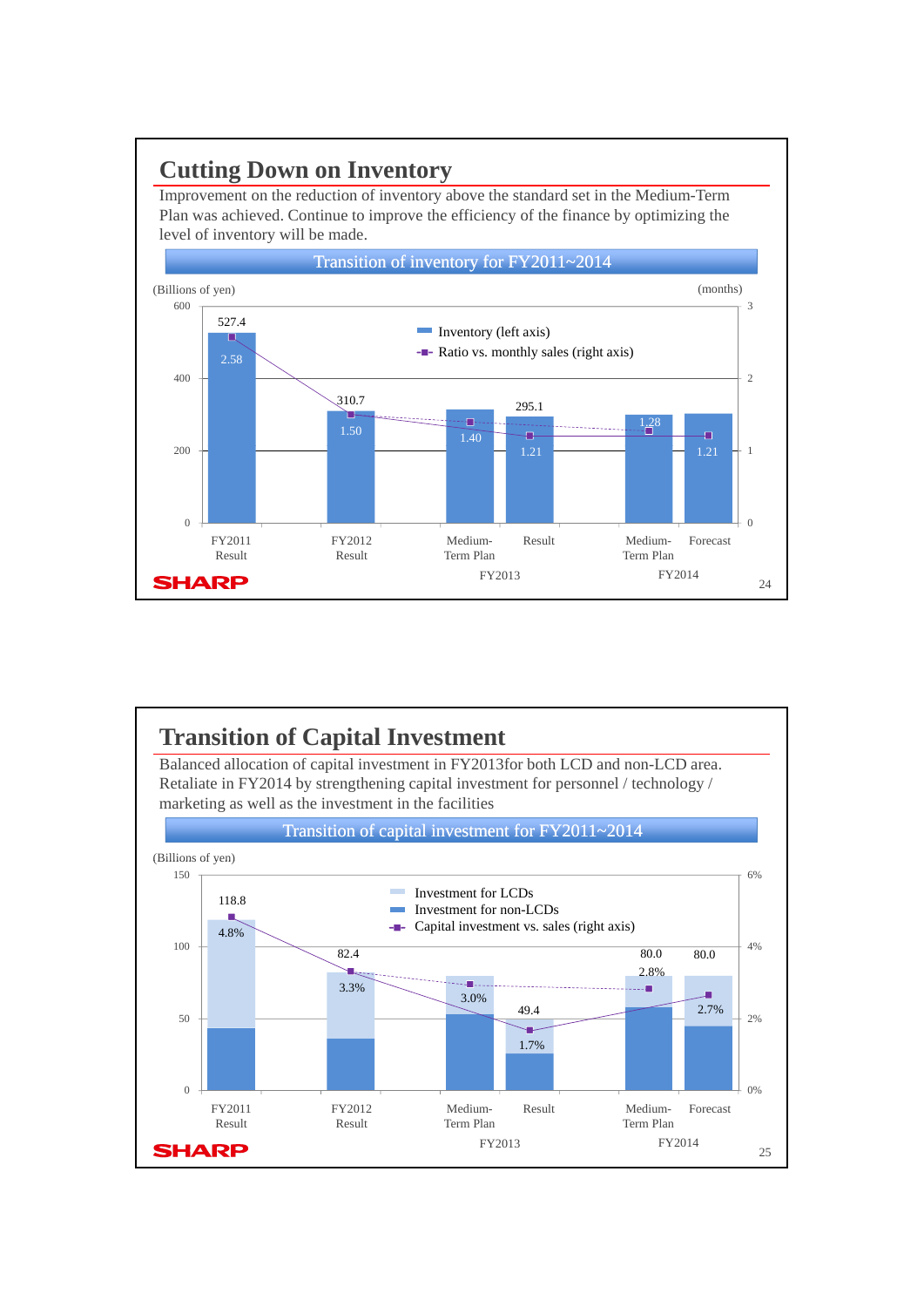### **Cutting Down on Interest-Bearing Debt**

The interest-bearing debt has been reduced to the planned level with the end of FY2012 as its peak. Further reduction of interest-bearing debt through the improvement of cash flow will be made.



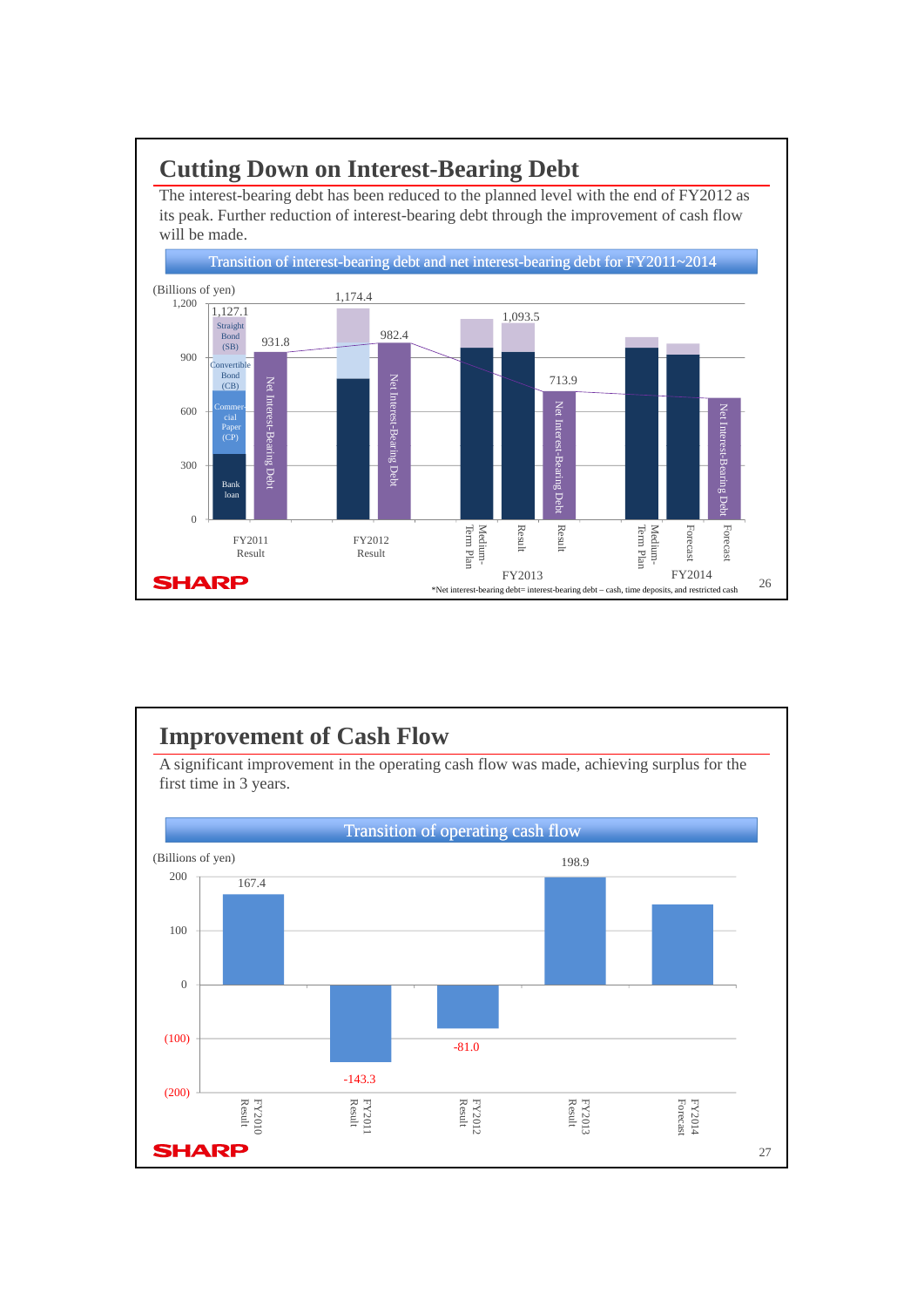

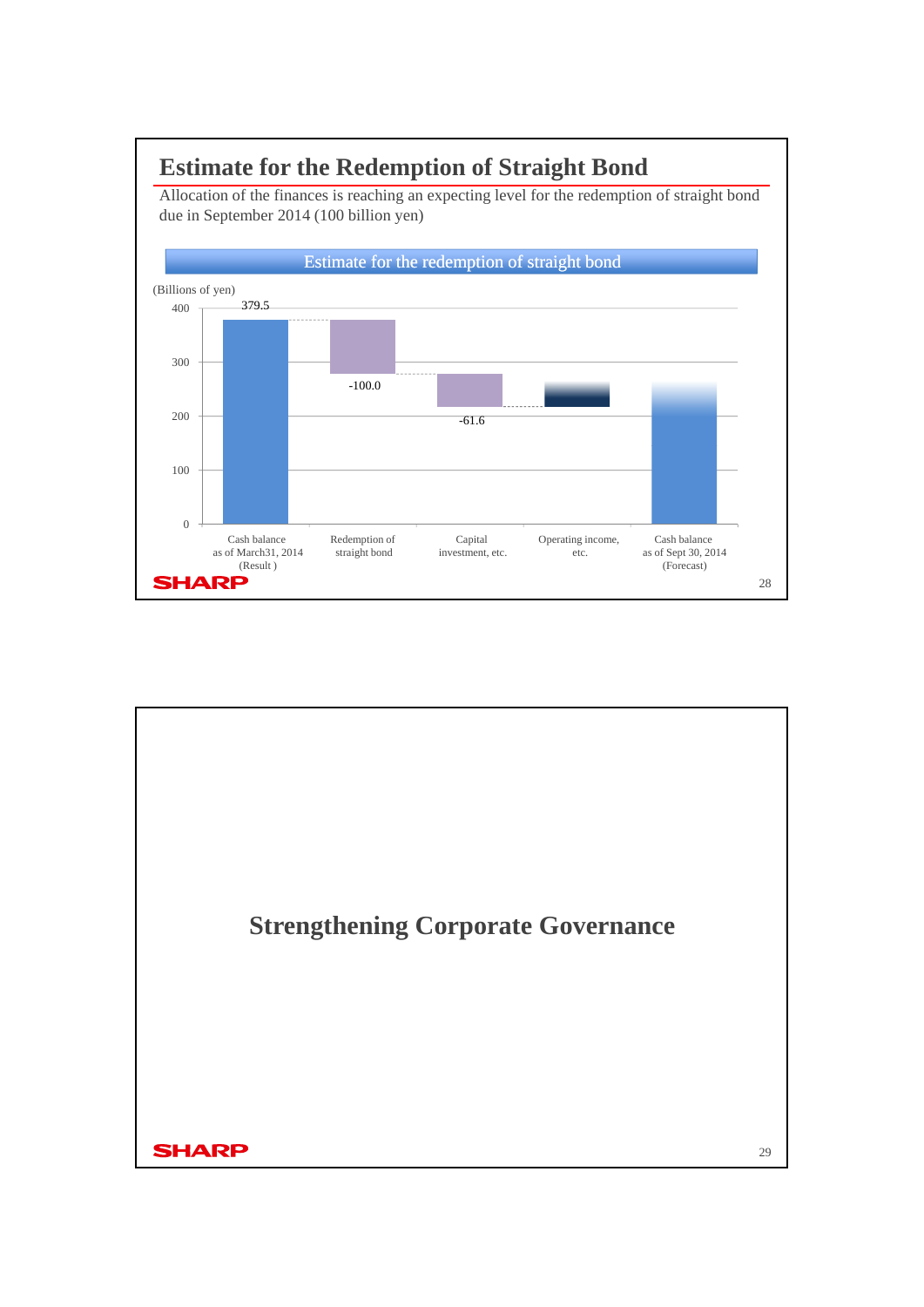

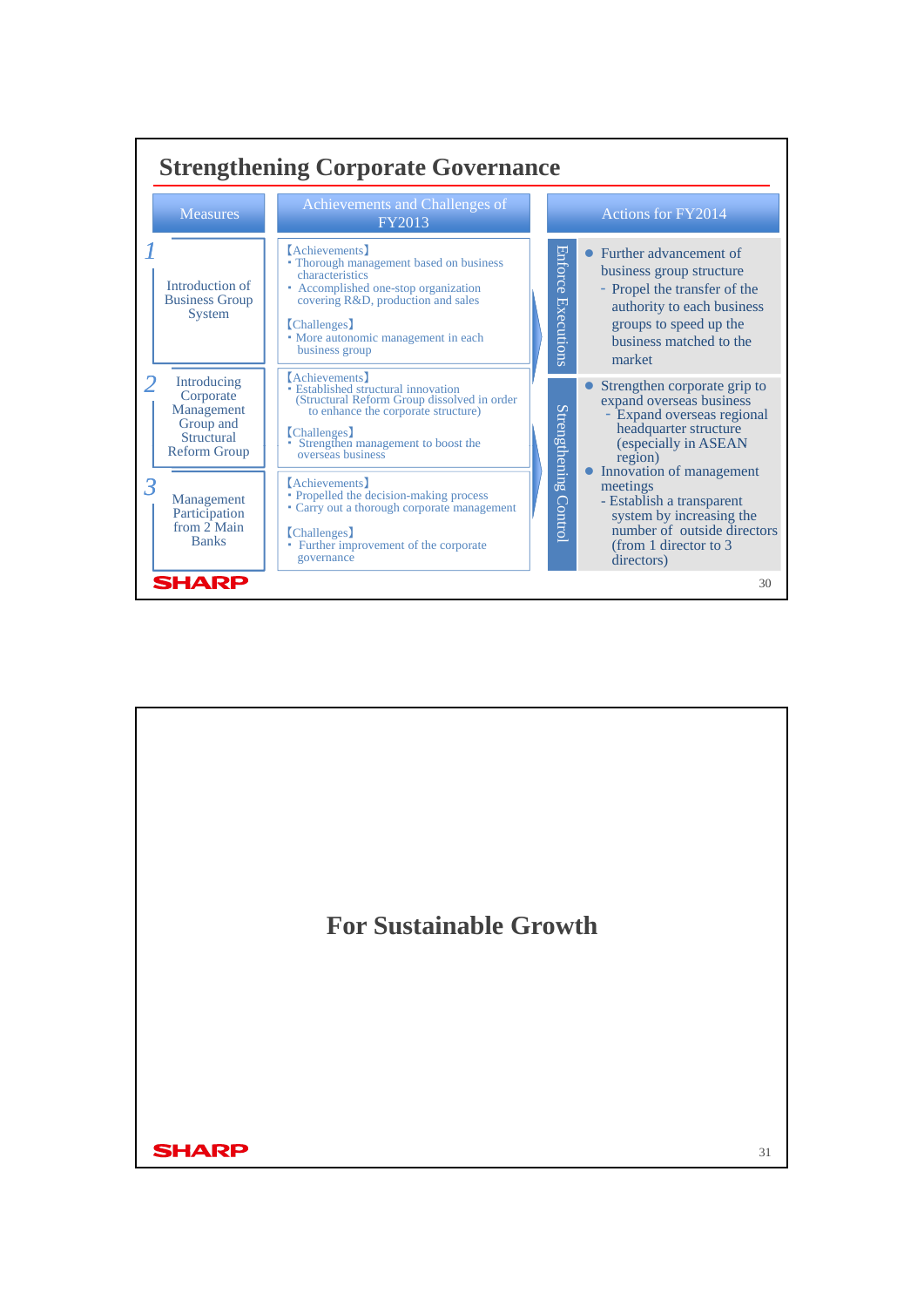

|                                                                        | <b>Progress in the New Business Areas</b><br>Cultivated various new area business product. Increasing requests from various clients with<br>ongoing business discussions. Steady progress in the new business areas are seen with some           |                                                          |
|------------------------------------------------------------------------|--------------------------------------------------------------------------------------------------------------------------------------------------------------------------------------------------------------------------------------------------|----------------------------------------------------------|
|                                                                        | new products already in transaction.<br>The Achievements and Progress                                                                                                                                                                            |                                                          |
| Healthcare /<br><b>Medical Services</b>                                | • Commercialized equipment that will enhance the features of protein analyzer<br>- Fluorescent Imager, Image analysis software<br><b>Exhibited concept model of healthcare support chair at CEATEC</b>                                           | (July, 2013)<br>(October, 2013)                          |
| <b>Robotics</b>                                                        | <b>Exhibited prototype of cleaner robot for mega-scale solar systems and professional-use cleaner robot</b><br>at CEATEC<br>• Testing of cleaner prototype at mega-scale solar system in Thailand                                                | (October, 2013)<br>(from April 2014)                     |
| <b>Smart Home / Mobility</b><br>(including car appliances)<br>/ Office | •Developed "Cocoro-engine" and deployment in the appliances<br>• Provided watch-over service using TVs to a partner company<br>"Provided communication tool "Cocoro-board"                                                                       | (July, 2013)<br>(August, 2013)<br>(September, 2013)      |
| Safety and Security of<br>Food / Water / Air                           | • Started feasibility test of plant factory in the Middle-East<br>•Commercialized microbe-sensor enabling automatic speedy monitoring of air-bourne microbes<br>• Mass production of PM2.5 sensor modules (fastest and smallest in the industry) | (September, 2013)<br>(October, 2013)<br>(February, 2014) |
| Education                                                              | • Commercialized 60V-inch touch-screen display "Big Pad Campus" for schools (May, 2014)<br>- Educational tablet terminals for interactive education and studies                                                                                  |                                                          |
| SHARP                                                                  |                                                                                                                                                                                                                                                  | 33                                                       |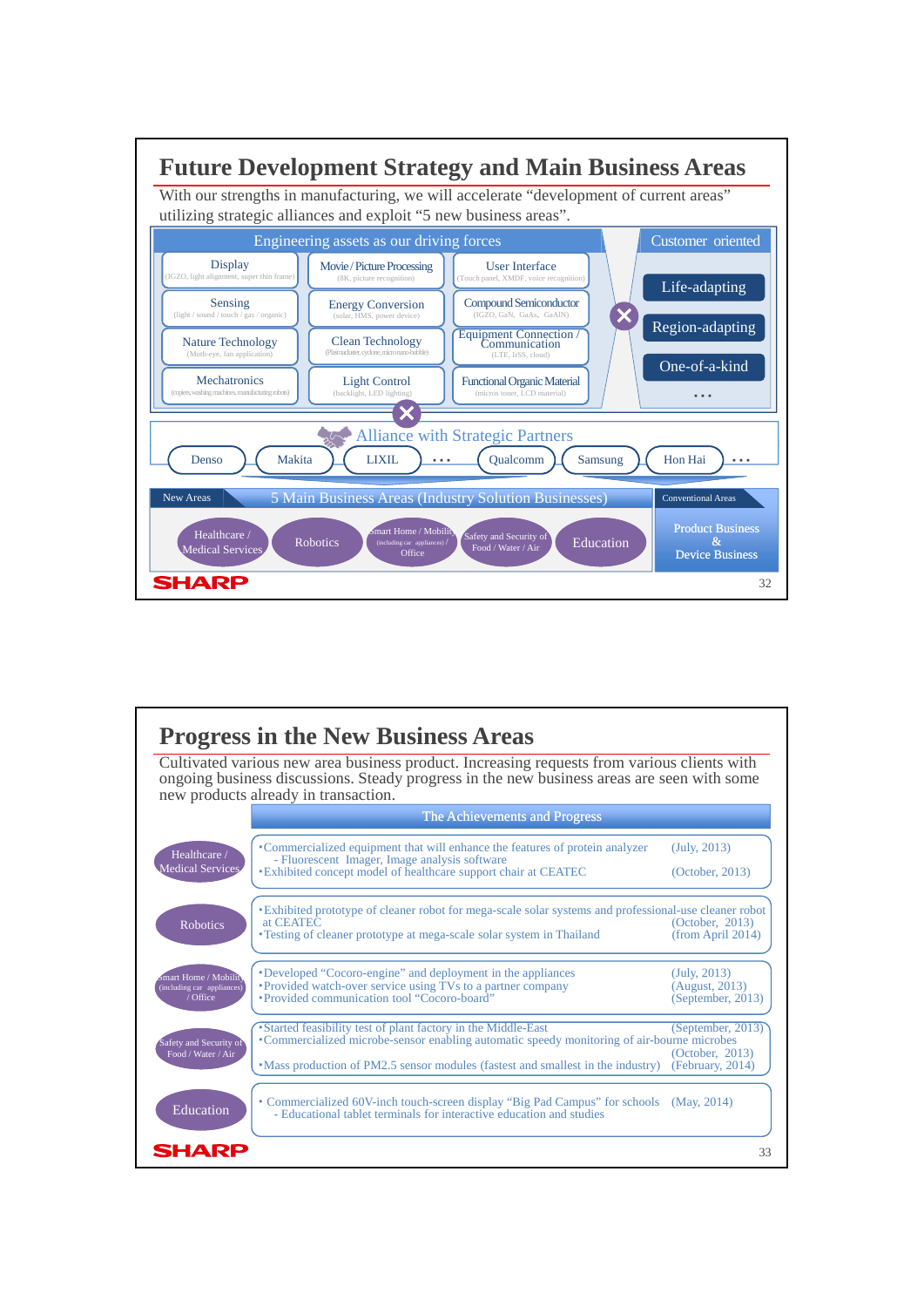